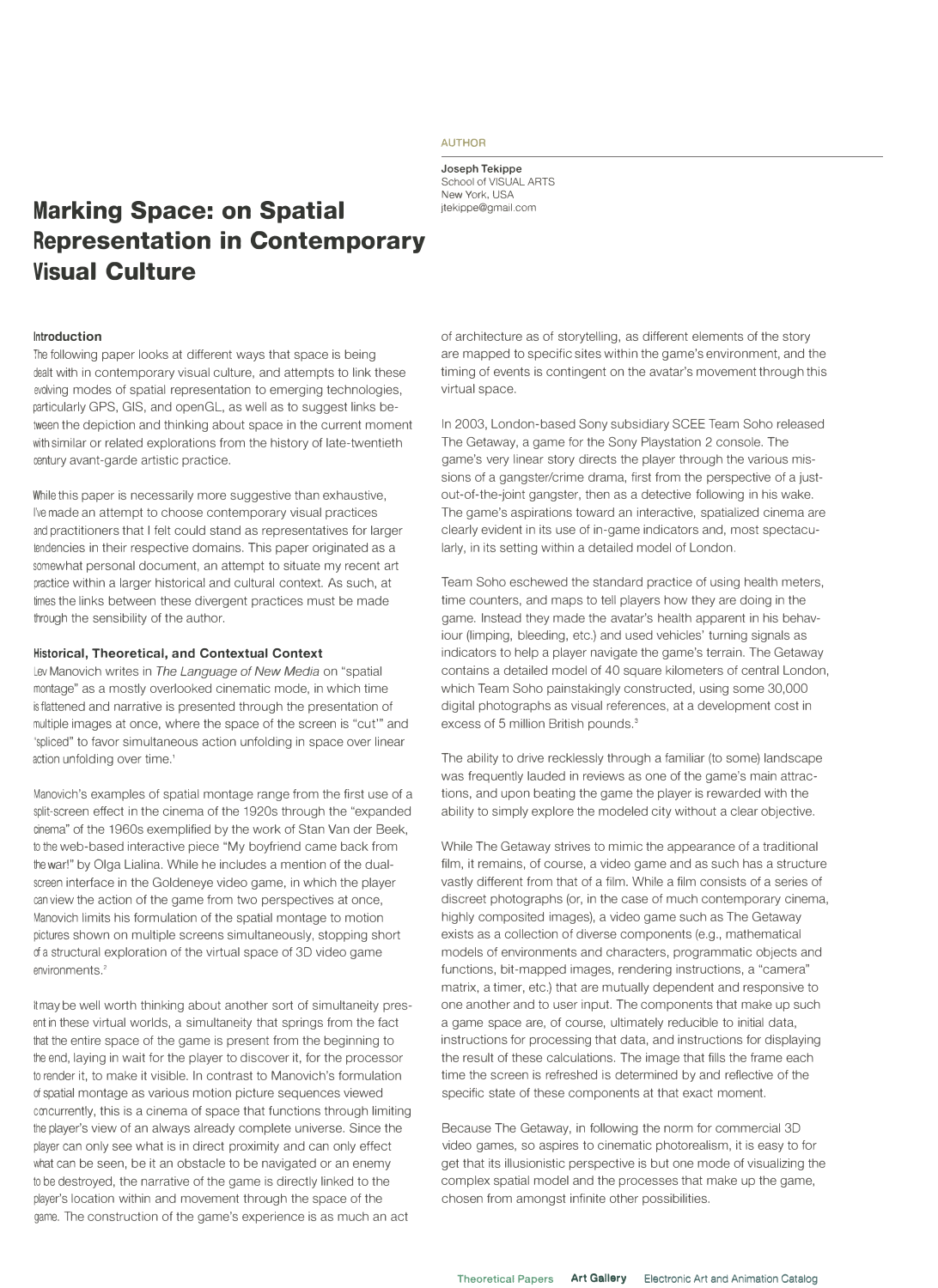GPS<sup>4</sup> is an interesting technology because it popularizes the ability to take highly accurate recordings of one's location, and because it understands terrestrial location in terms of four data-points; longitude, latitude, elevation, and time. This enables us to understand our world as a vast collection of potential locations, each discreet and specific, within a spherical four-dimensional matrix. The method of the GPS-equipped cartographer becomes one of data acquisition and visualization, as location takes on an objective quality in addition to its relative and experiential qualities.

l he accessibility of a means to generate accurate locational data provided by GPS has proven very attractive to artists, and a longstanding interest in the exploration of spaces and mapping within the artistic community has recently been revitalized under the banner of "locative media". This new-media neologism includes the work of artists and theorists concerned with theories of space and place, locational identity, urban planning theory, and location-aware devices and technologies (mainly mobile computers and telephones equipped with GPS, and GIS).<sup>5</sup>

Many locative-media projects use the GPS system to generate or call attention to patterns of behavior and meaning that might otherwise remain invisible. This reliance on and exploitation of a pre-existing system (GPS) for the generation and/or revelation of meaningful new forms can easily be read as an affinity of strategy between contemporary locative-media works and conceptual art of the 1970s, the Situationist *derive,* mail art, early web art, and contemporary interventionist and tactical media strategies. Of these, I believe the Situationists, particularly with their development of psychogeography, are the most directly influential on contemporary locative media.

The Situationists International' developed the notion of psychogeography as a field of inquiry into the operation of urban environments and architecture on the human psyche and the ways in which a city influences its inhabitants' behavior. Psychogeography was conceived of as one strategy for the development of a "unitary urbanism," a utopian ideal of the city as an environment for the free play of its inhabitants, who were supposed to be past the necessity to work by the new automated manufacturing capabilities of the 20th century, and whose chief activity would be to playfully adjust their built environment to suit their desires.'

The main method for the generation of psychogeographic data was the *Dérive*.

One of the basic situationist practices is the Dérive [literally: "drifting"] a technique of rapid passage through varied ambiences. Dérives involve playful-constructive behavior and awareness of psycho-geographical effects, and are thus quite different from the classic notions of journey or stroll.<sup>8</sup>

Basically, this was a process of wandering as aimlessly as possible through the cityscape and taking note of areas of attraction and repulsion, preferably in groups so as to take measurements that would be more accurate for relying less on an individual subjectivity. The actual form of the psychogeographical data varied in form from written descriptions to expressive maps and collections of ephemera gathered during the *Dérive*.

One artist working with locative media in particularly evocative ways is Masaki Fujihata. Fujihata's series of Field-Works involve him walking along very intentionally chosen paths and collecting GPS data, video images, and sound recordings on his travels. He later creates three-dimensional maps of his travels from the GPS data and plots images according to the point at which they were recorded, using data from an electronic compass to place the photos at the correct angle within his map.

In contrast to the Situationist methodology regarding the Derive, Fujihata is very intentional about the path that he travels and leans on these decisions to supply some of the meaning in his work. For instance, in *Fie/d-Work@A/sace,* 2002, Fujihata travels along the border between Germany and France. In *Fie/d-Work@Geneva,* he invited several professional interpreters who had emigrated to Geneva. Switzerland, to walk with him, each in turn, from their apartment to a place of their choosing, where they would feel "at home," and Fuji· hata interviewed them during their walks, creating a commentary on locational identity on multiple scales (the international to the national to the local and personal).•





In Fujihata's three-dimensional trace-route maps, the presence of the precisely plotted and oriented photographs makes the white trace-route lines suggestive of the infinite number of undocumented spaces, moments, and perspectives of his performance. Where the photographs were shot near one another, a ruptured continuity forms between the frames, and from the collection of images a landscape begins to form, lifted neatly from the specific time(s) and place(s) of the performance to be reconstituted in a digital space. This again brings to mind the notion of the spatial montage, as the images are juxtaposed according to the places they were taken, and together form a virtual space that is both suggestive and reflective of the real space, time, and performative travel that it serves to document.

GPS technology, as a product of the military-industrial complex, is, of course, inextricably bound to the concerns of the dominant forces within our increasingly globalized, late-capitalist world. As Western corporate capitalism expanded in the late 20th century, opening markets around the world (often forcefully and enlisting the aid of national militaries), it has become increasingly advantageous to have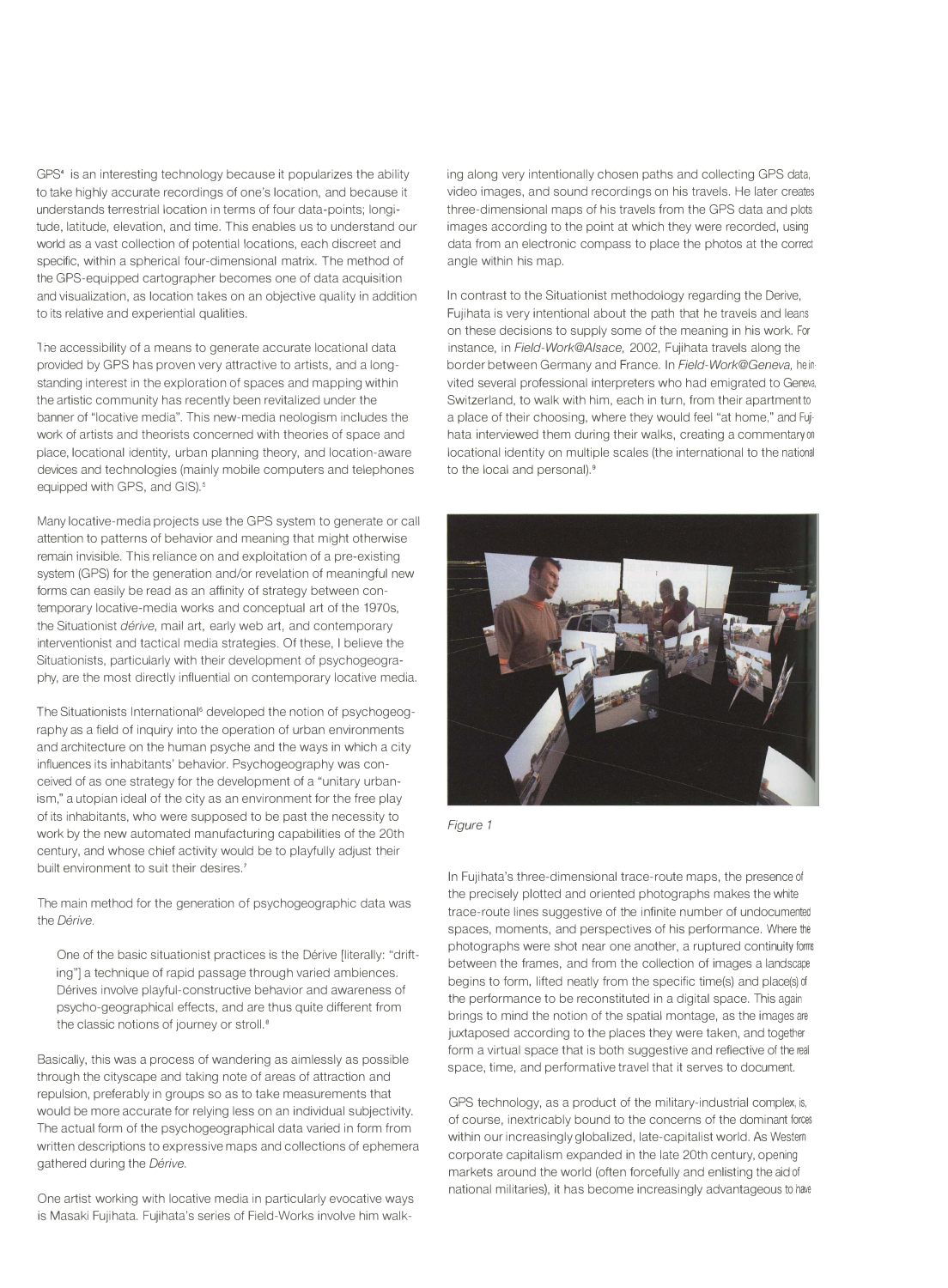access to immediate and accurate locational data on a global scale. GPS can be viewed as a product and a tool of the growing need of corporate and military powers to accurately map spaces and track locations, for reasons more or less sinister.

Julie Mehretu is a painter whose work deals with themes of geography and mapping, globalization, and the frantic kineticism of contemporary urban life. Her paintings layer architectural forms taken from blueprints and plan views with sweeping lines and symbols that are evocative of weather charts and cartographical markings. Mehretu's paintings are built up in layers of drawn and painted marks between layers of a translucent acrylic-and-silica mixture, beginning with architectural forms, and then with groups of gestures that she calls "characters" and which she uses to create narrative flows both large and small.<sup>10</sup> The layers in her paintings seem to function as multiple levels of figure and ground, extruded (exploded?) out into a3D space, and also to demarcate the passing of intervals in time, with her characters moving, reproducing, connecting, expanding, with each progressive layer.

This technique allows for a flattening of time into an onion-skinned simultaneity, wherein the abstract narratives unfold, extrude, and explode through space, and characters are extrapolated into volumes. This recalls the notion of the spatial montage, like an open-exposure photograph read as a motion picture, where volume becomes movement. The logic of the cut is here replaced by that of the long exposure, as if the frames, rather than advancing in series, chose to stay put, to pile upon one another, upon the screen or canvas.



*Figure 2* 

In interviewing Mehretu, Olukemi llesanmi suggests a relationship between her work and the work of the Situationist International, a correlation that she acknowledges thusly:

I am totally behind the idea that a fully realized, creative, individual impulse can rock the boat. Especially right now, at this point in the super-rapid evolution of a geopolitical global situation consumed by and with American Capitalism. I am inspired by and interested in the subversive, anti-establishment impulse of the various Situationist projects as well as others that share this impulse: Constant's New Babylon, David Hammons, punk rock, gangster rap. I am also interested in the potential of "psychogeographies," which suggest that within an invisible and invented creative space, the individual can tap a resource of self-determination and resistance. It is especially potent in a self-propelling and self-consuming context completely colonized by standardization. This impulse is a major generating force in my drawing and my larger conceptual project as a painter."

## **Analysis and Synthesis**

While I've been interested in the intersection between the body and technology for some time, in my work and in my thinking, moving from rural Iowa to New York City has absolutely heightened my awareness of the relationship between my body and the space it occupies, and I believe that this new awareness is primarily responsible for the direction of my recent work. The combination of the preciousness of personal space with the thoroughly considered, entirely constructed nature of the "landscape" and the density of meaningful, interpretable spaces found in an urban environment led me to think about the relationship between the human body and the built environment, and to consider more thoroughly digital technologies concerned with spaces real and virtual.

Still preoccupied by interface between the "real," or physical world and virtual spaces, it seemed natural to think about GPS technology as a system for sampling the physical environment as a series of data points, which could then be subjected to a nearly infinite number of processes, the most obvious being the visual modeling of the original space. This process of transforming actual space and time into a mathematical model is what led me to *24hours Walking Manhattan*; I was interested in exploring all that was stripped away by this process: the specificity, the liveliness, the irreducible physical, bodily realities.

Of course, I couldn't think about virtual spaces without consider ing 30 gaming environments, undoubtedly the most pervasive and popular type of virtual spaces around. It is interesting to think about other possible models for the visualization of space and for the relationship between data input and visualization. The more I've thought about the "back end" of 30 gaming environments, the more I've come to understand them as data input, processing, and visualization loops (following the input-processing-output model nearly universal to computing), and the more I am compelled to explore alternate forms of spatial data visualization in my own work.

## **Conclusion**

In conducting this research, I've come to a much more thorough understanding of my position within the field of digital art and contemporary art generally. While I feel that I've come to understand my working context much more acutely through this research and feel that I am much more able now to define my own "project," in the largest since of that word, I also came to recognize room for development in my chosen field.

In working with GPS technology, a technology which is hardly unique amongst those being actively explored within the new-media community for its having been developed by the defense industry, I've come to feel that the exploration of technology by artists must develop as a space resistant to and critical of the socio-political order from which these technologies were born, lest the artists themselves become complicit with the agendas of the military-industrial complex. I recognize that this is not a novel sentiment, and that there are many people doing good work in this direction, in an increasingly